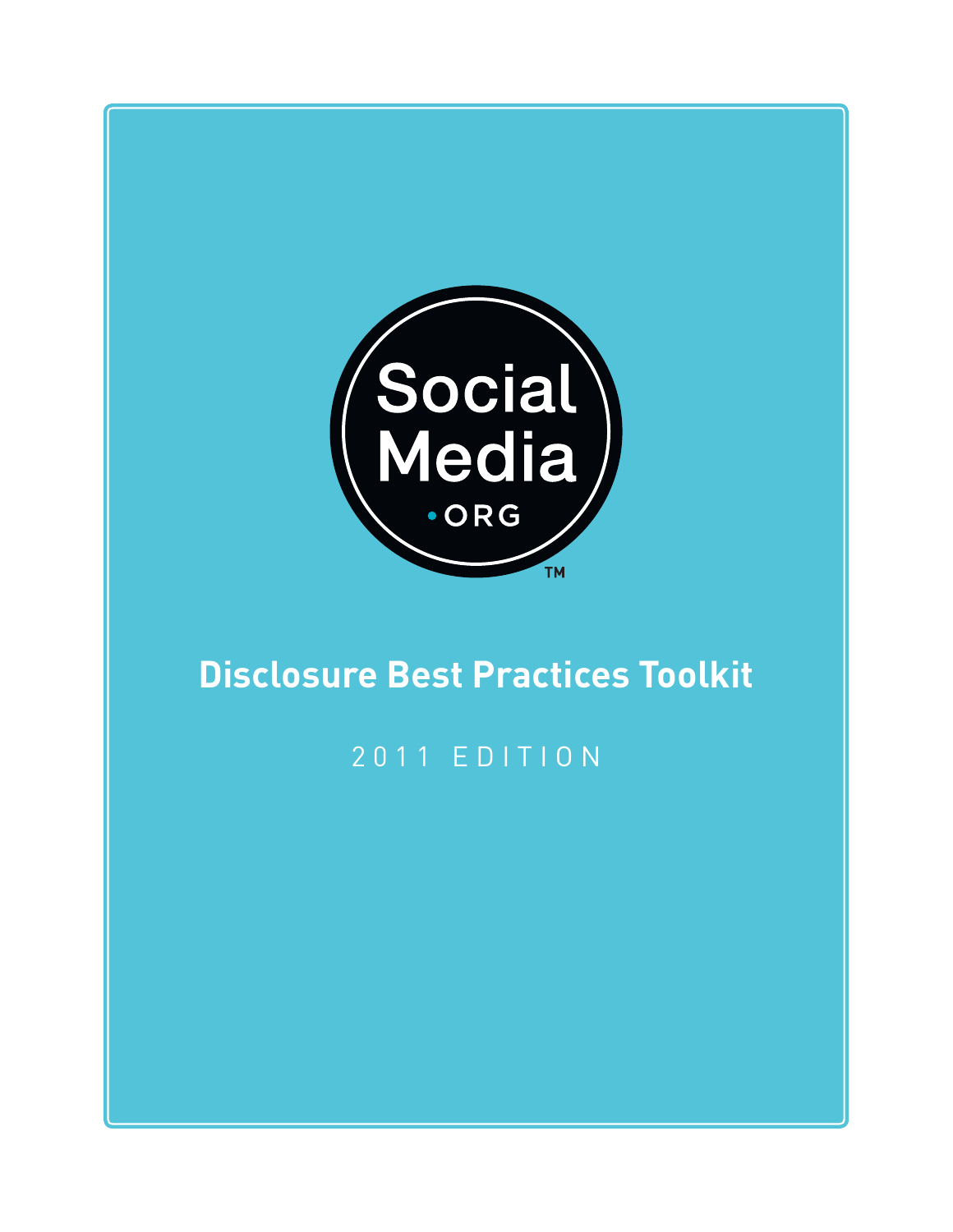### **Introduction**

This document is a series of checklists to help companies, their employees, and their agencies create social media policies.

Our goal is not to create or propose new industry standards or rules. These checklists are opensource training tools designed to help educate employees on the appropriate ways to interact with the social media community and comply with the law.

When we first released the Toolkit in July 2008, many members of the social media community saw these issues as a matter of opinion or intellectual debate. With the FTC's October 2009 release of the **Guides Concerning the Use of Endorsements and Testimonials in Advertising\***, it's clear that proper social media ethics are a matter of law, not personal preference.

SocialMedia.org's **Three Guides for Safe Social Media Outreach** summarizes the fundamental obligations required for marketers to stay safe:

- 1. Require disclosure and truthfulness in social media outreach.
- 2. Monitor the conversation and correct misstatements.
- 3. Create social media policies and training programs.

The FTC has also made it clear that the best way to protect your company from legal trouble is by establishing formal disclosure policies for your staff, agencies, and subcontractors.

\* http://www.ftc.gov/os/2009/10/091005endorsementguidesfnnotice.pdf

#### **This is an Open Source Document**

This is a living document that will continue to evolve with community feedback and participation. Share and change this document as much as you like. It is licensed under a Creative Commons Attribution 3.0 Unported License. Please attribute SocialMedia.org and link to www.socialmedia.org/disclosure. We also encourage you to share your changes with the group by emailing editor@socialmedia.org.

#### **Scenarios Addressed**

- 1. Disclosure of Identity
- 2. Personal and Unofficial Social Media Participation
- 3. Social Media Outreach Campaigns
- 4. Truthfulness
- 5. Advocacy Programs
- 6. Compensation and Incentives
- 7. Agency and Contractor Disclosure
- 8. Vendor Questionnaire
- 9. Monitor and Respond
- 10. Policies and Training
- 11. Creative Flexibility
- 12. General Best Practices

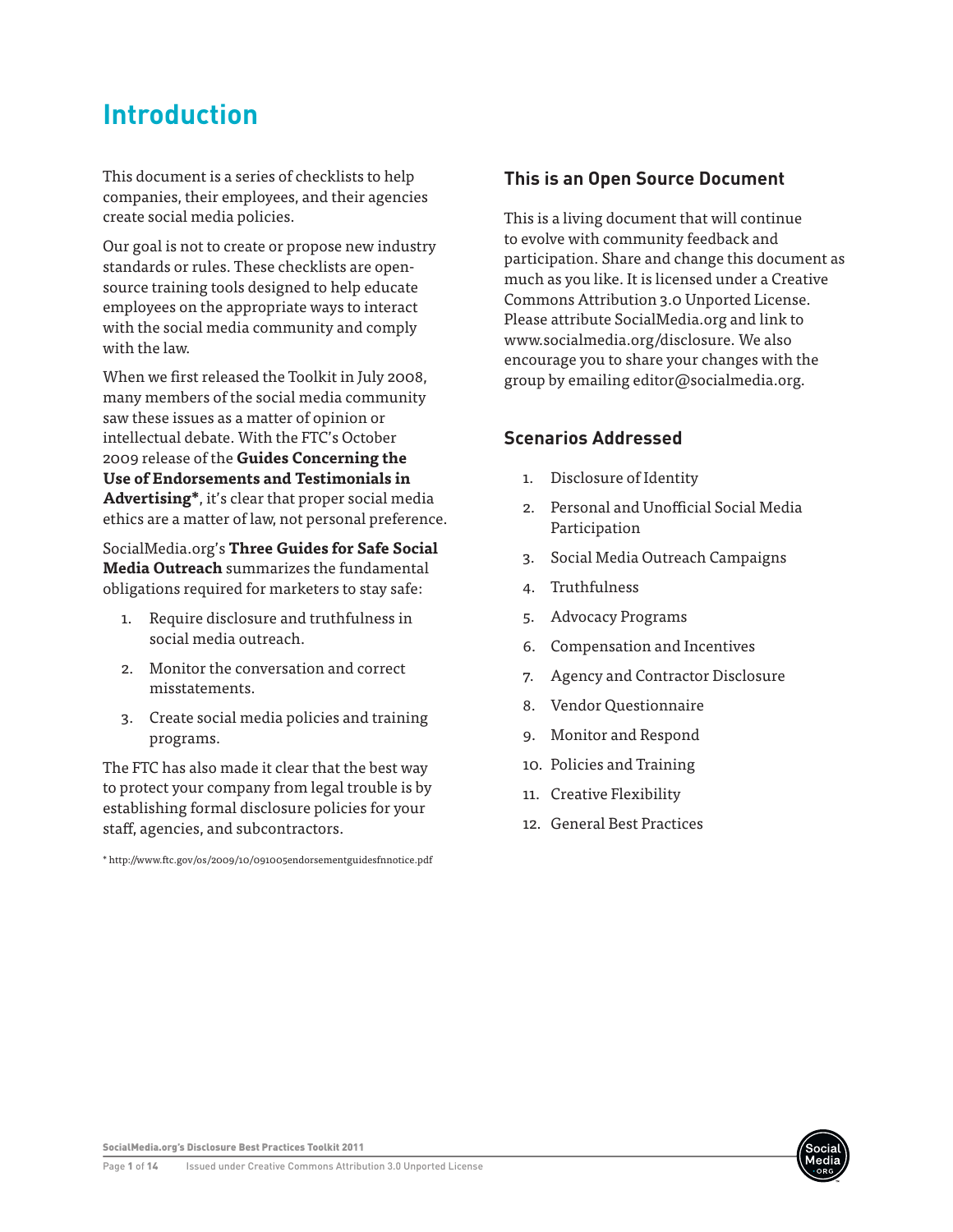## **Introduction (continued)**

### **Frequently Asked Questions**

#### **What is the purpose of these guidelines?**

- • Create a training tool
- Set a baseline of best practices
- Educate companies that are creating a social media policy for the first time
- • Simplify a complicated topic

#### **Are these rules mandatory or binding?**

No, these are best practices for developing your own internal guidelines. SocialMedia.org is not a trade association or standards body, so we don't have the mandate or authority to set binding rules. We are a community that enables companies to learn from each other and collaboratively develop best practice recommendations.

#### **Are you regulating social media?**

No, not at all. This is an open-source training tool for companies that want to learn the right way to interact with social media. We are teaching and sharing our experiences.

#### **What is SocialMedia.org's role?**

We are a community of big brands that share insights and experiences with each other. We drafted this document to make it easier to share our learnings with everyone.

#### **How does this relate to the FTC's rules?**

The FTC specifically recommends that companies create a formal social media policy. This Toolkit helps you do just that. The checklists here will help you ensure that you have all your bases covered.

#### **Are you accepting feedback?**

Yes. We welcome and invite all interested parties to add their opinion and contribute toward improving the guidelines. We'll continue to update the Toolkit based on community feedback.

### service, etc.

Create a social media policy in the form that best fits your organization's specific needs and operations. The format isn't important. It can be a stand-alone policy or it can be integrated into existing policies.

The Toolkit is a series of checklists to help you create a social media policy for your

covering all the key requirements and risk

Discuss these issues with every department

communications, legal, HR, sales, customer

• Use the checklists to make sure you are

involved in social media: marketing,

• Create a training program to share the results with your entire company.

**How to Use this Toolkit**

company.

factors.

- • Share your policies with your agencies, consultants, and contractors and insist that they meet or exceed your standards.
- The Toolkit is not a policy or ethics code. SocialMedia.org is not an association, standards, or enforcement organization.

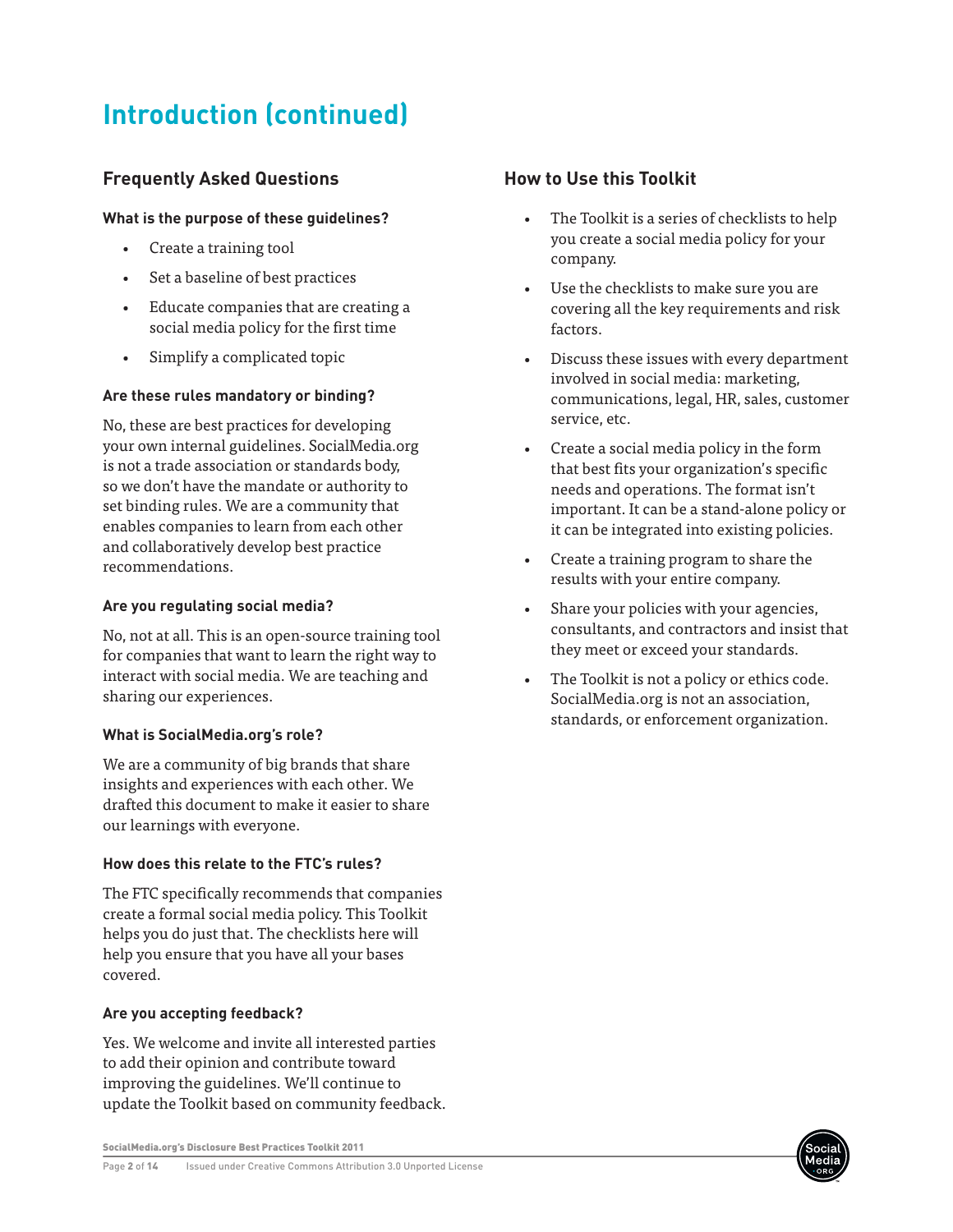## **Disclosure Best Practices Checklist 1: Disclosure of Identity**

Focus: **Best practices for how employees and agencies acting as official corporate representatives disclose their identity when using social media.**

**When communicating via social media on behalf of our company or on topics related to the business of our company, we will:** 

- 1. Disclose who we are, who we work for, and any other relevant affiliations from the very first encounter.
- 2. Disclose any business/client relationship if we are communicating on behalf of another party.
- 3. Ensure that all disclosure meets the minimum legal standard by being a) clear and conspicuous, b) understandable by the average reader, and c) clearly visible within the relevant content.
- 4. Require all employees to disclose their employer when using social media to communicate on behalf of the company or about company-related topics.
- 5. Make certain that disclosure is sufficient so that the average reader understands that our company is responsible for the content, while they are reading the content.
- 6. Comply with all laws and regulations regarding disclosure of identity.
- 7. Properly use pseudonyms and role accounts:
	- a. (Option A) Never use a false or obscured identity or pseudonym.
	- b. (Option B) If aliases or role accounts are used for employee privacy, security, or other business reasons, these identities will clearly indicate the organization represented and provide means for twoway communications with that alias.
- 8. Provide a means of communicating with our company in order to verify our involvement in a particular item of social media content.
- 9. Instruct all employees, agencies, and advocates with whom we have a formal relationship on these disclosure policies and require them to comply.

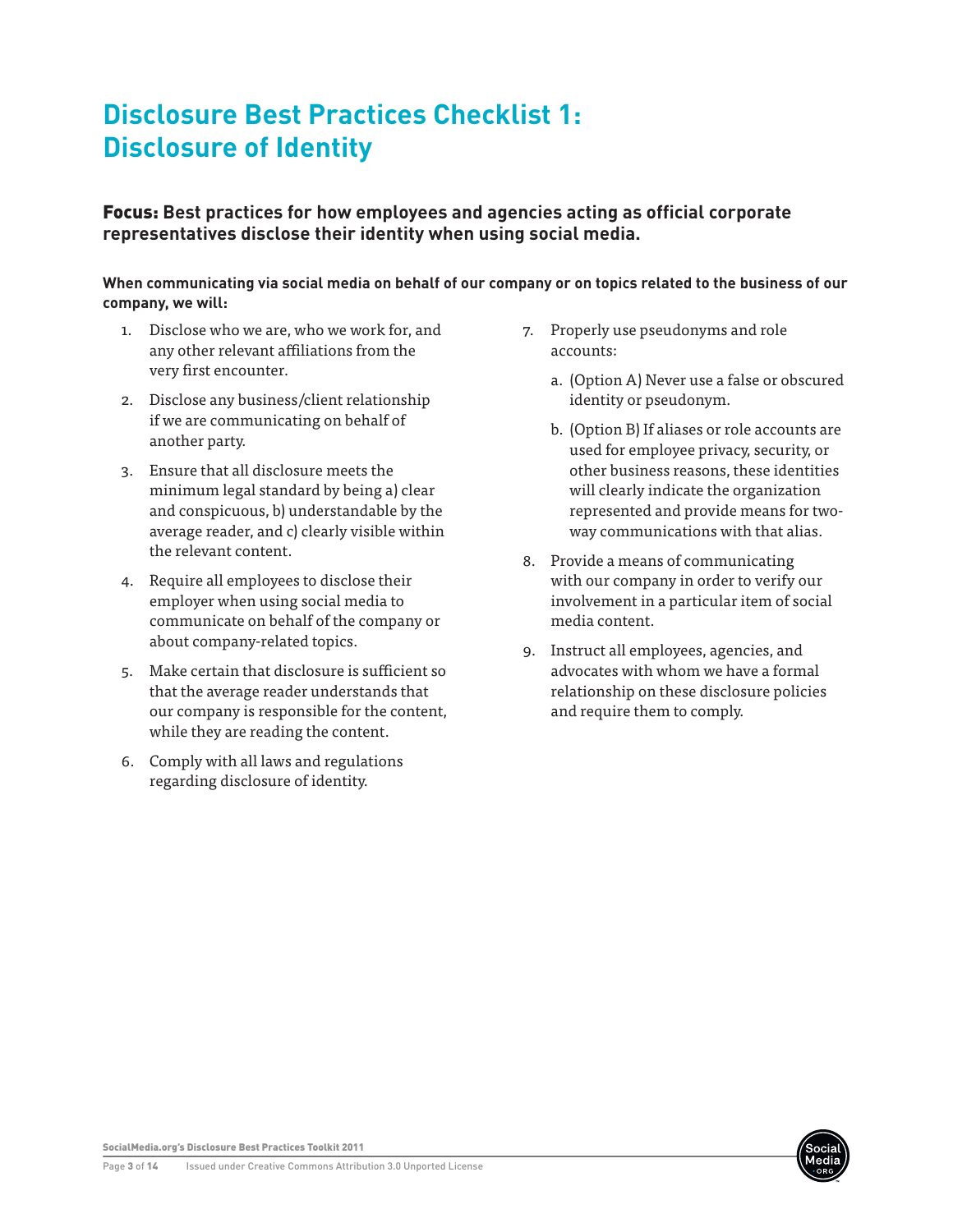### **Disclosure Best Practices Checklist 2: Personal and Unofficial Social Media Participation**

### Focus: **Best practices for employees who talk about company-related issues at any time in their personal social media participation.**

#### **For personal social media interactions:**

- 1. If employees write anything related to the business of their employer on personal pages, posts, and comments, they will clearly identify their business affiliation.
- 2. The manner of disclosure can be flexible as long as it is a) clear and conspicuous, b) understandable by the average reader, and c) clearly visible within the relevant content. (Example disclosure methods could include: usernames that include the company name, or a statement in the post or comment itself, "I work for \_\_<company>\_\_ and this is my personal opinion.")
- 3. Employees will specifically clarify which post or comments are their own opinions vs. official corporate statements.
- 4. Writing which does not mention workrelated topics does not need to mention the employment relationship.
- 5. If employees post or comment anonymously, they should not discuss matters related to the business of their employer. If employer-related topics are mentioned, they should disclose their affiliation with the company.

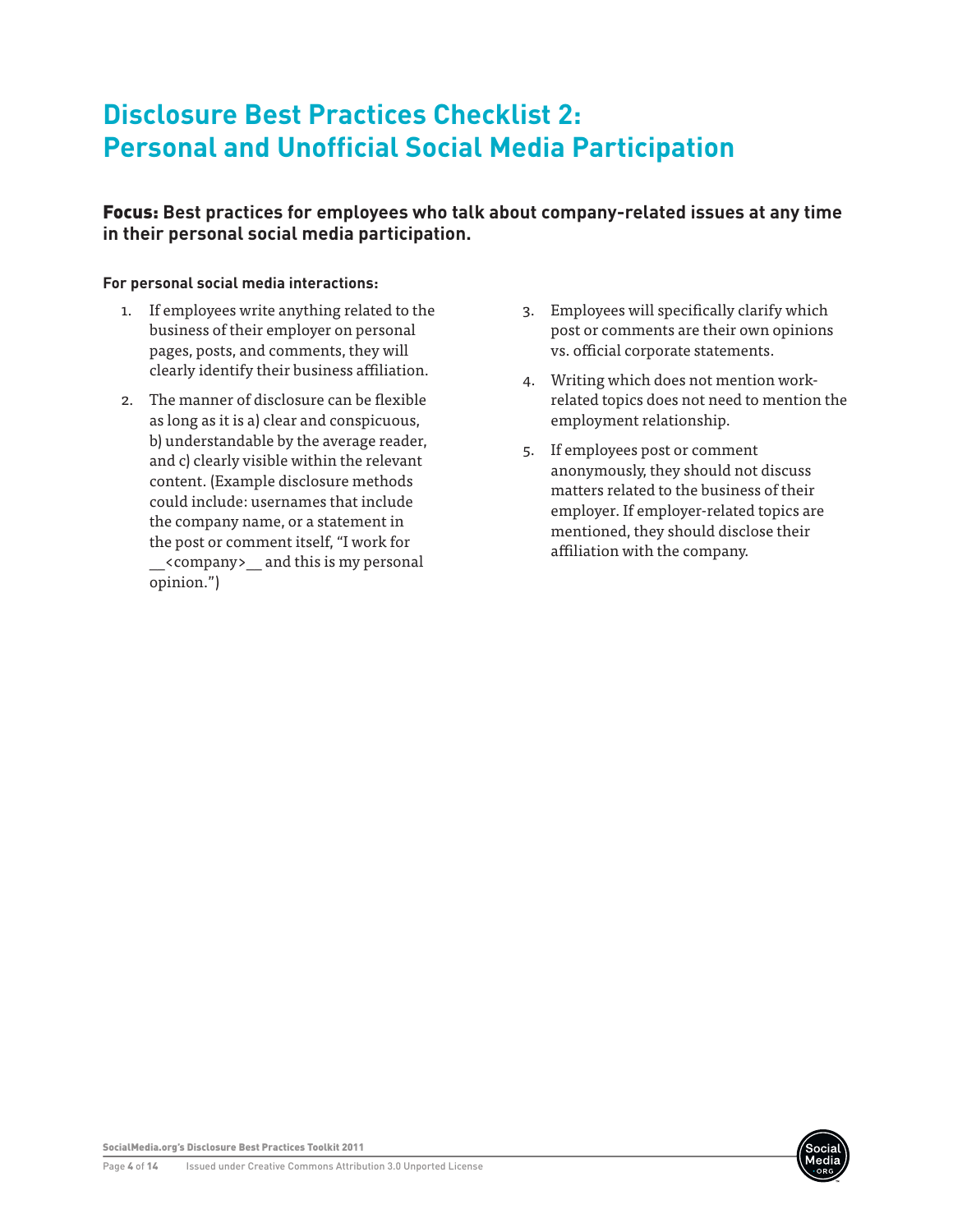## **Disclosure Best Practices Checklist 3: Social Media Outreach Campaigns**

### Focus: **Best practices for how businesses interact with external bloggers, social media sites, advocates, and communities.**

#### **When communicating to the social media community on behalf of our company, we will:**

- 1. Comply with all laws and regulations regarding disclosure of identity.
- 2. Disclose who we are, who we work for, and any other relevant affiliations from the very first encounter.
- 3. Proactively ask the recipient of the outreach to be transparent and fully disclose their relationship and communications with our company.
- 4. Instruct them on the importance of disclosure and ask them to meet or exceed our disclosure guidelines.
- 5. Never use off-topic or misplaced posts, comments, or tags for promotional intent.
- 6. Never take action contrary to the specific boundaries, terms and conditions, and community guidelines set by each site, social network, or community.
- 7. Not use services or technologies for massposting comments.
- 8. Use extreme care when communicating with minors or using social networks intended for minors.
- 9. Contractually guarantee that any thirdparty outreach program we participate in meets or exceeds our internal standards.

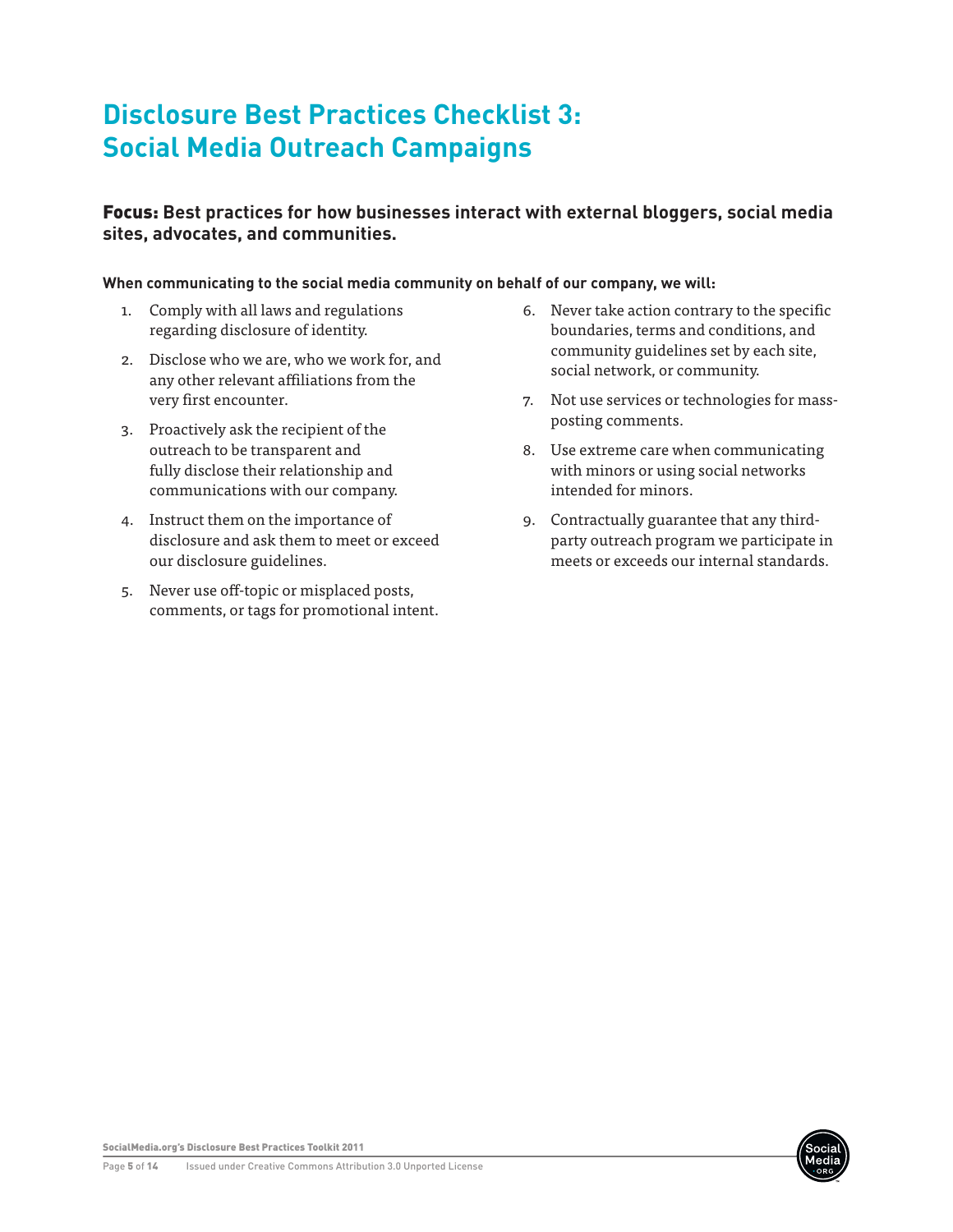## **Disclosure Best Practices Checklist 4: Truthfulness**

Focus: **Best practices for ensuring truthfulness and honesty in all social media communications, publications, and interactions.** 

**When communicating via social media, or asking others to communicate via social media on our behalf, we will:**

- 1. Always be truthful.
- 2. Ensure that information and claims provided to advocates, consumers, and social media sites are factual, honest, and accurate.
- 3. Never ask someone else to deceive readers for us.
- 4. Never ask advocates to write something they do not believe.
- 5. Never ask advocates to endorse a product they have not used personally or create any other form of false endorsement.
- 6. Insist that all opinions shared with the public express the honest and authentic opinion of the consumer or advocate without manipulation or falsification.
- 7. Ensure that all individuals who are speaking for us are free to form their own opinions and share all feedback, including negative feedback.

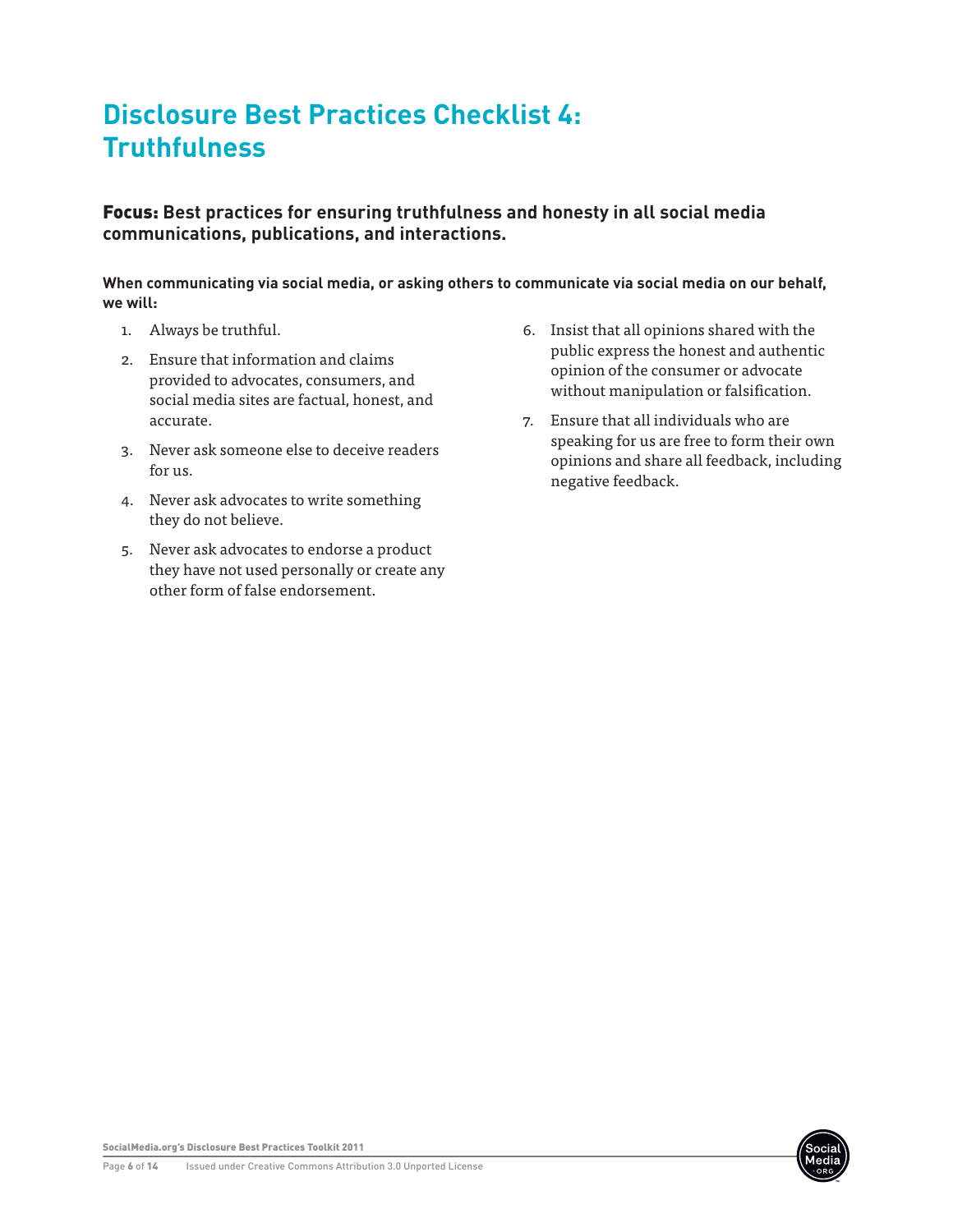## **Disclosure Best Practices Checklist 5: Advocacy Programs**

### Focus: **Best practices for disclosure when working with evangelists, advocates, or other members of a formal grassroots social media or word of mouth program.**

#### **In order to ensure full disclosure when working with advocates in a formal program, we will:**

- 1. Instruct advocates to disclose any formal or long-term relationship they have with us, including participation in any advocacy programs or campaigns.
- 2. Instruct advocates to fully disclose any and all benefits, access, information, or anything else received as a result of participation that would not be provided to the general public.
- 3. Ensure that all disclosure meets the minimum legal standard by being a) clear and conspicuous, b) understandable by the average reader, and c) clearly visible within the relevant content.
- 4. Provide formal training to the advocates about proper disclosure practices.
- 5. Discontinue relationships with advocates if they fail to disclose their relationship with us.
- 6. Require that any intermediary helping us reach advocates is requiring their downstream contacts to meet or exceed our standards.
- 7. Contractually guarantee that any thirdparty outreach program we participate in meets or exceeds our internal standards.

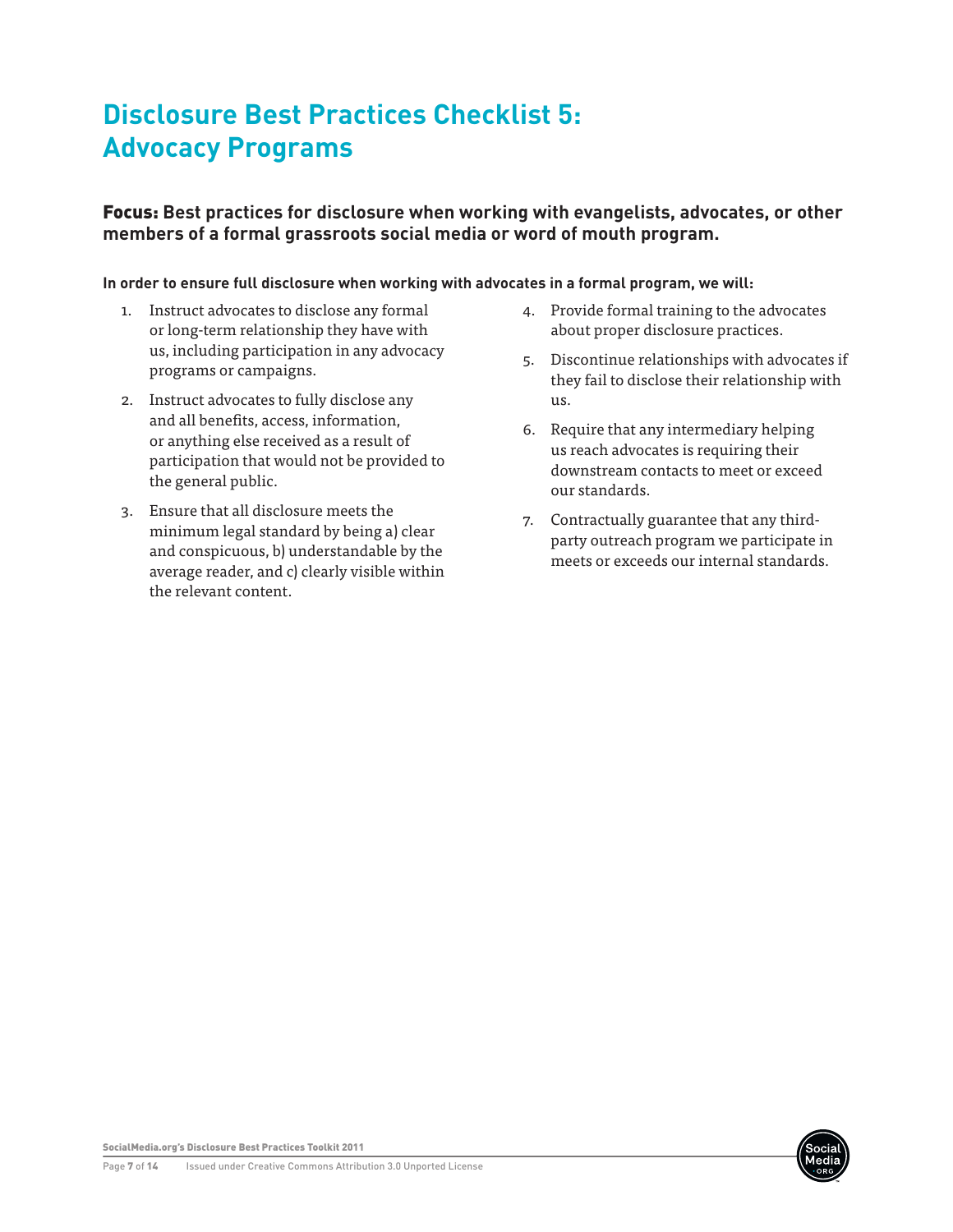## **Disclosure Best Practices Checklist 6: Compensation and Incentives**

Focus: **Best practices for disclosure when providing incentives to bloggers or other social media advocates.**

**When providing advocates with any form of compensation such as rewards, incentives, promotional items, gifts, samples, or review items, we will:**

- 1. Instruct advocates to fully disclose the source and nature of any compensation received.
- 2. Ensure that all disclosure meets the minimum legal standard by being a) clear and conspicuous, b) understandable by the average reader, and c) clearly visible within the relevant content.
- 3. Discontinue relationships with advocates if they fail to disclose their relationship with us and any compensation received.
- 4. Set a formal policy on disposition of incentives. Examples of such policies include:
	- • Review products can be returned at their own discretion.
	- • Review products must be returned or paid for at fair market value.
	- Items of nominal value (low cost product samples or consumables) may be kept.
	- Review products should be returned. paid for, or retained by the blogger or social media advocate based on standards for the specific industry. (Examples: restaurant reviewers pay for the meal; tech reviewers return the product; hotels provide complimentary stays.)
- 5. Communicate these policies clearly to the advocate in advance and require that they follow the policies in any resulting social media communications.
- 6. Communicate that advocates will only use their own words to express their honest personal opinions. Advocates who receive compensation or samples are not obligated to comment at all, and they are free to comment in a positive, negative, or neutral fashion.
- 7. Clearly separate advertising from editorial. Paid posts, comments, or reviews should be considered advertisements. They must clearly be labeled as such. At no time should paid advertisements appear to be social media content. Example: Paying for a blog post is deceptive because it is disguising advertising as editorial content. Even with disclosure, the average reader would assume it is a blog post containing the personal opinion of the author.
- 8. Not manipulate advertising, link-trading, or affiliate programs to impact blogger income or traffic.

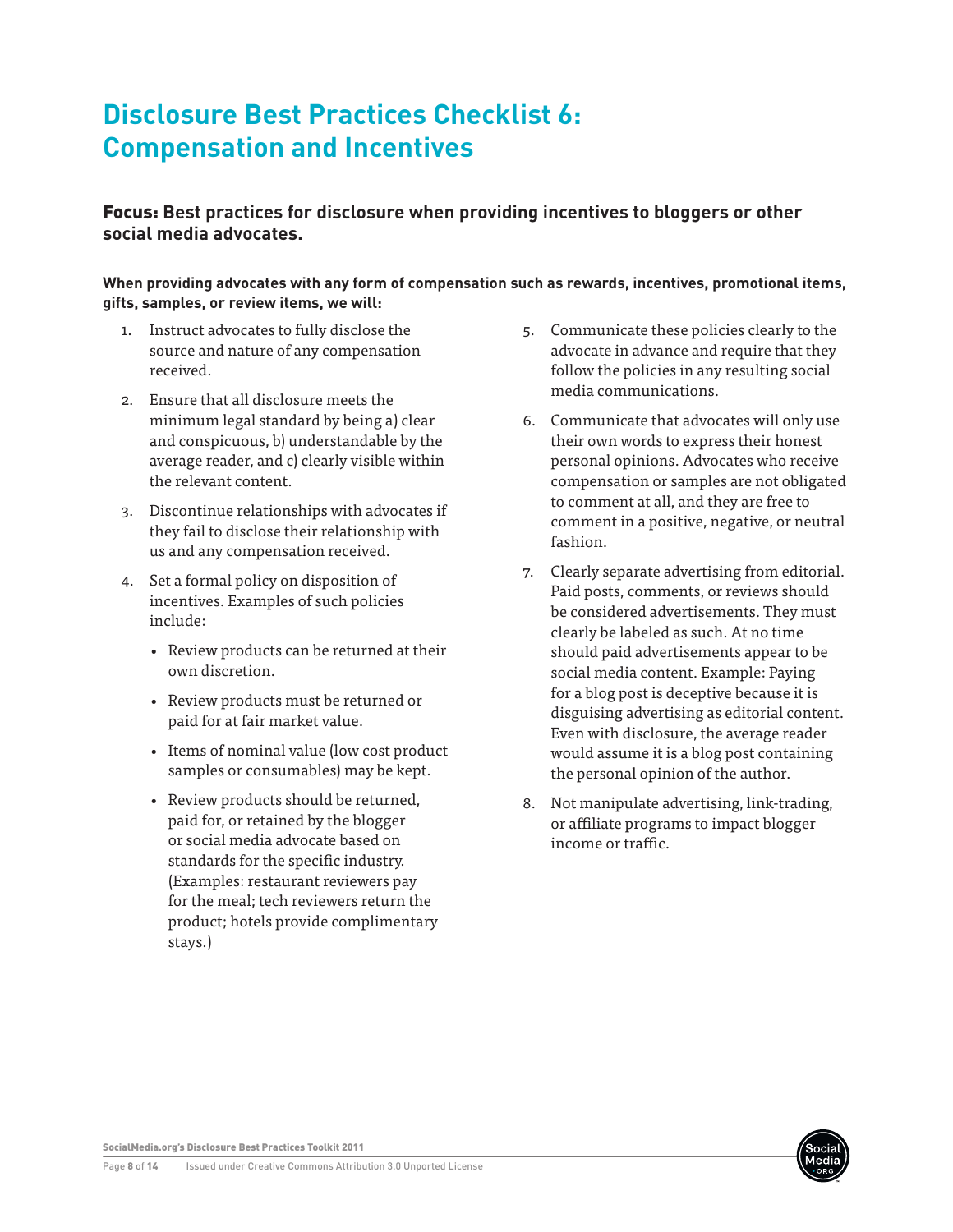## **Disclosure Best Practices Checklist 7: Agency and Contractor Disclosure**

### Focus: **Best practices for social media vendors, agencies, and subcontractors that act on behalf of a company.**

#### **When using external agencies or personnel to communicate on our behalf, we will:**

- 1. Formally instruct agencies and all personnel working on behalf of our company on our disclosure requirements.
- 2. Require agencies and agency personnel to meet or exceed our internal disclosure requirements.
- 3. Require agencies to enforce these requirements on their subcontractors.
- 4. Require agencies and their personnel to disclose their relationship with our company in a clear and conspicuous manner when conducting social media outreach.
- 5. Inform our staff and agencies that the FTC has indicated the client is fully responsible and liable for all inappropriate actions of their agencies, their subcontractors, and the advocates they recruit.
- 6. Publicly acknowledge when our agency and/or related parties act contrary to these policies and quickly take corrective action where possible.
- 7. Always discuss and secure formal agreement on these practices before entering into a business relationship with an agency involved in social media.

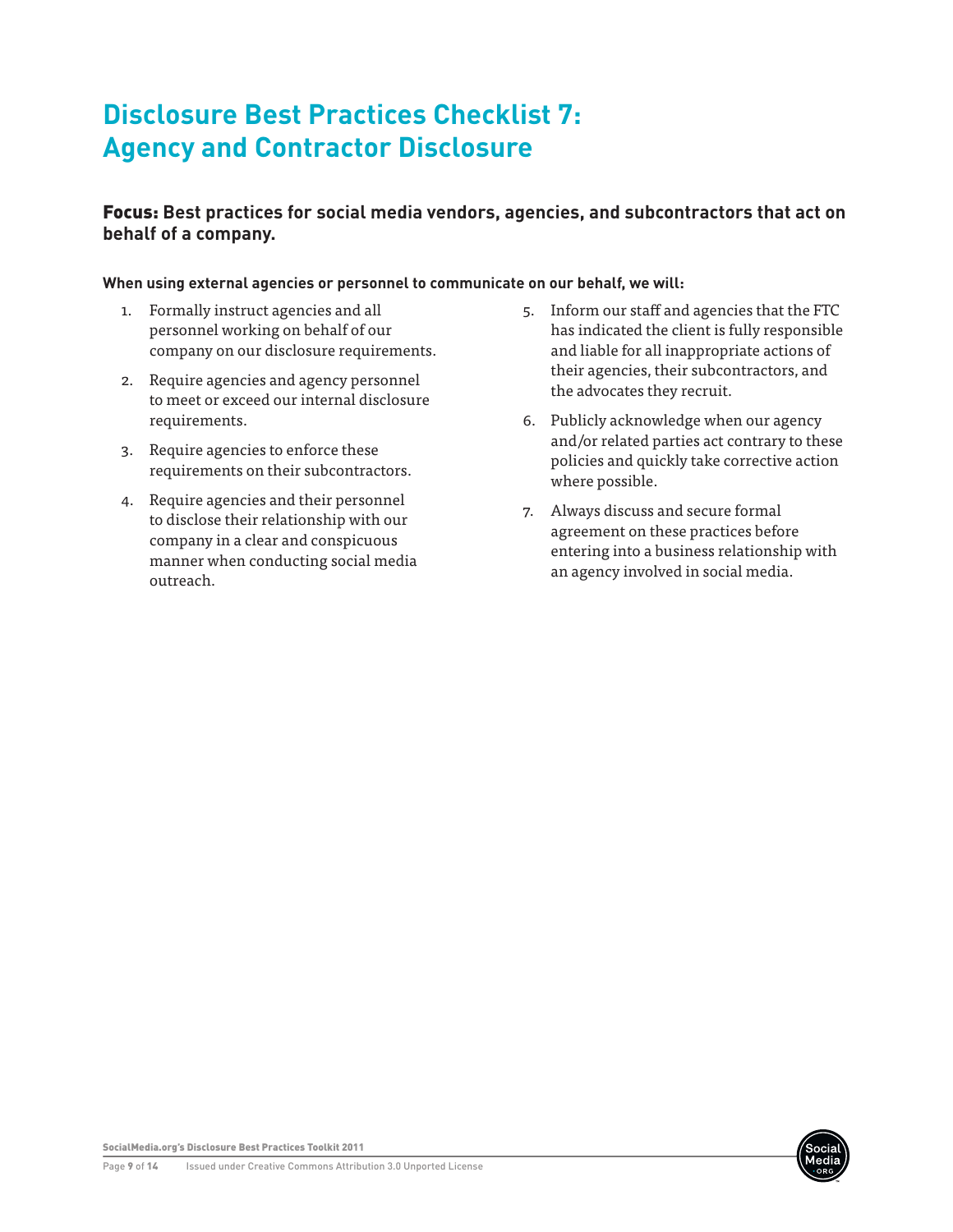### **Disclosure Best Practices Checklist 8: Vendor Questionnaire**

### Focus: **Questions to ask a social media vendor that may reveal a potential ethics problem.**

#### **Before working with a social media agency, we will ask:**

- 1. Does the agency have social media policies and ethics training programs?
- 2. Has every person assigned to our account received formal social media disclosure training?
- 3. Do they have procedures to train all subcontractors (and subcontractors' employees) assigned to our account?
- 4. Do they have reporting and operational review procedures in place that will ensure full compliance with all social media disclosure standards?
- 5. Do their personnel always disclose their relationship with us?
- 6. Do they forbid the blurring of identification in ways that might confuse or mislead consumers?
- 7. Do they keep detailed records of social media outreach, contacts, posts, and comments by their people?
- 8. Do they have a plan to follow up on all outreach to ensure resulting posts and comments are properly disclosed?
- 9. Do they forbid the use of expressly deceptive practices, such as impersonating consumers; concealing true identities; lying about factors such as age, gender, race, familiarity with or use of product; or other circumstances intended to enhance the credibility of the advocate while deliberately misleading the public?
- 10. Have they previously engaged in unethical practices? If they have ever engaged in such practices in the past, do they now prohibit them, and will they guarantee that they will not use employees who have engaged in fraudulent practices to work on our behalf?
- 11. Can we rely on them to raise the bar on social media ethics, or do we need to monitor them or their subcontractors closely?
- 12. Do they meet or exceed our high standards of ethical behavior and practice, and are they willing to provide written guarantees for their own work as well as that of all subcontractors?

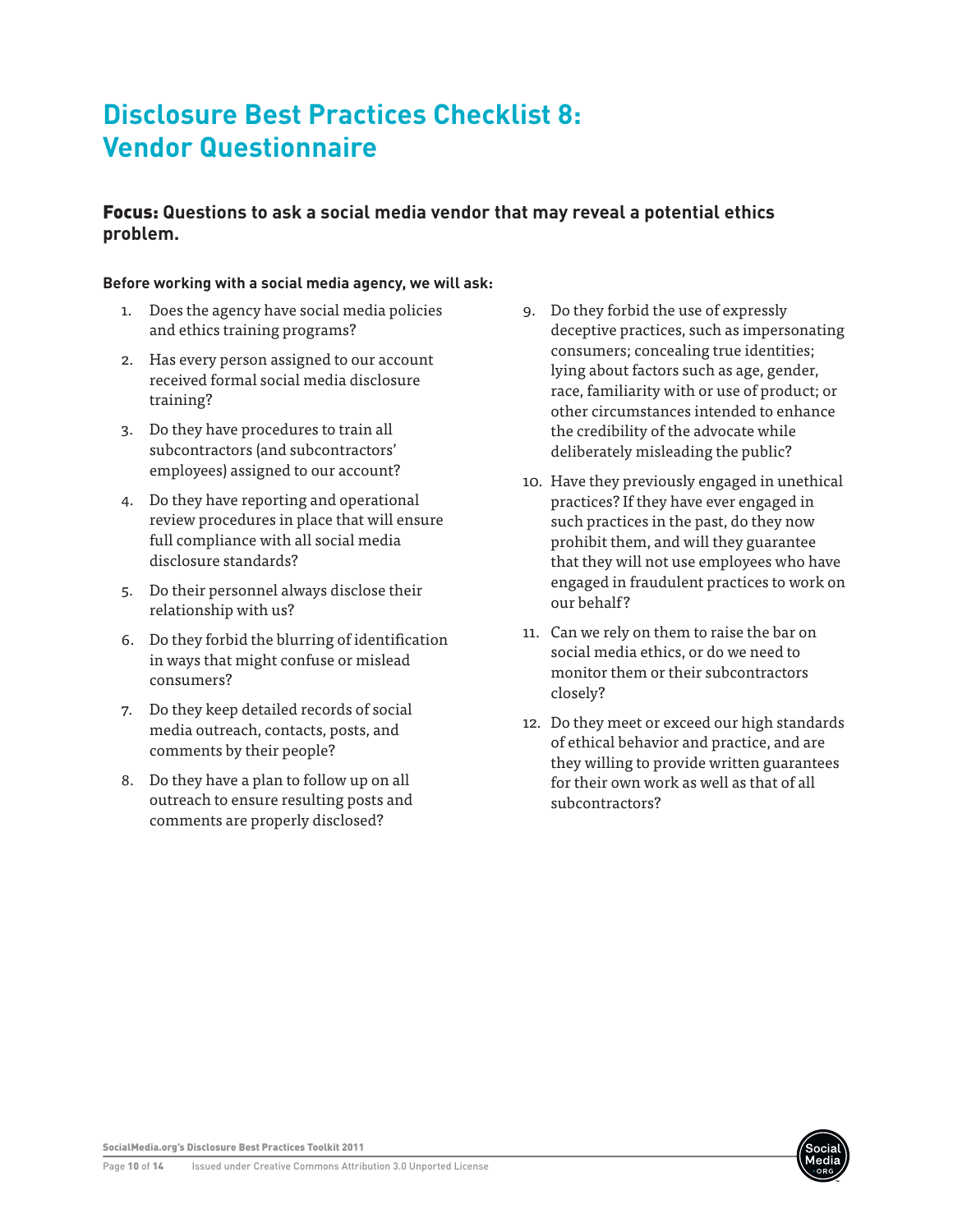## **Disclosure Best Practices Checklist 9: Monitor and Respond**

Focus: **Best practices to monitor the results of social media outreach to ensure proper disclosure and truthfulness, including best practices for good-faith efforts to attempt to correct misstatements and misrepresentations.**

**In order to correctly monitor our social media outreach for disclosure and factual errors, we will:**

- 1. Monitor the statements by our advocates that result from our communications and programs.
- 2. Keep a record of advocates contacted by us, as well as the information and incentives provided to them.
- 3. Attempt to correct any misrepresentations or inaccurate statements that result from our outreach.
- 4. Attempt to correct any missing disclosure by our advocates or representatives.
- 5. Keep a record of all attempts to correct errors.
- 6. Discontinue any relationship with an advocate or representative who repeatedly fails to meet disclosure or truthfulness requirements.
- 7. Set a policy that "we didn't know" is not acceptable at our company.

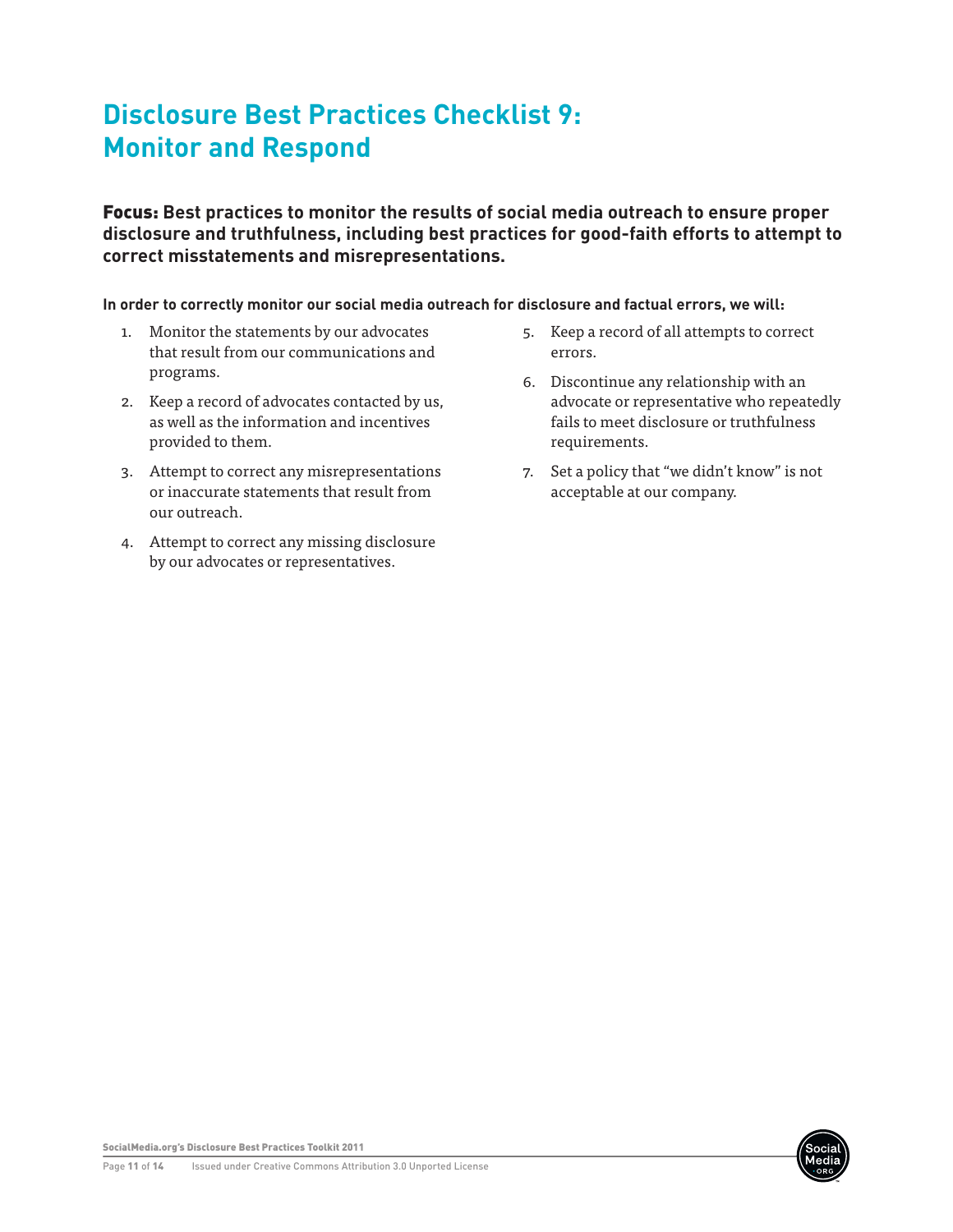## **Disclosure Best Practices Checklist 10: Policies and Training**

### Focus: **Best practices for creating a social media policy and ensuring that all of our employees and representatives are fully trained.**

#### **We will:**

- 1. Maintain and enforce a formal social media policy.
- 2. Train all employees who use social media as a part of their jobs.
- 3. Train employees about appropriate use of social media not directly related to their jobs.
- 4. Educate employees about when personal use of social media requires disclosure.
- 5. Track employee use of social media for activity that violates our social media policy.
- 6. Make social media training a part of our standard HR procedure.

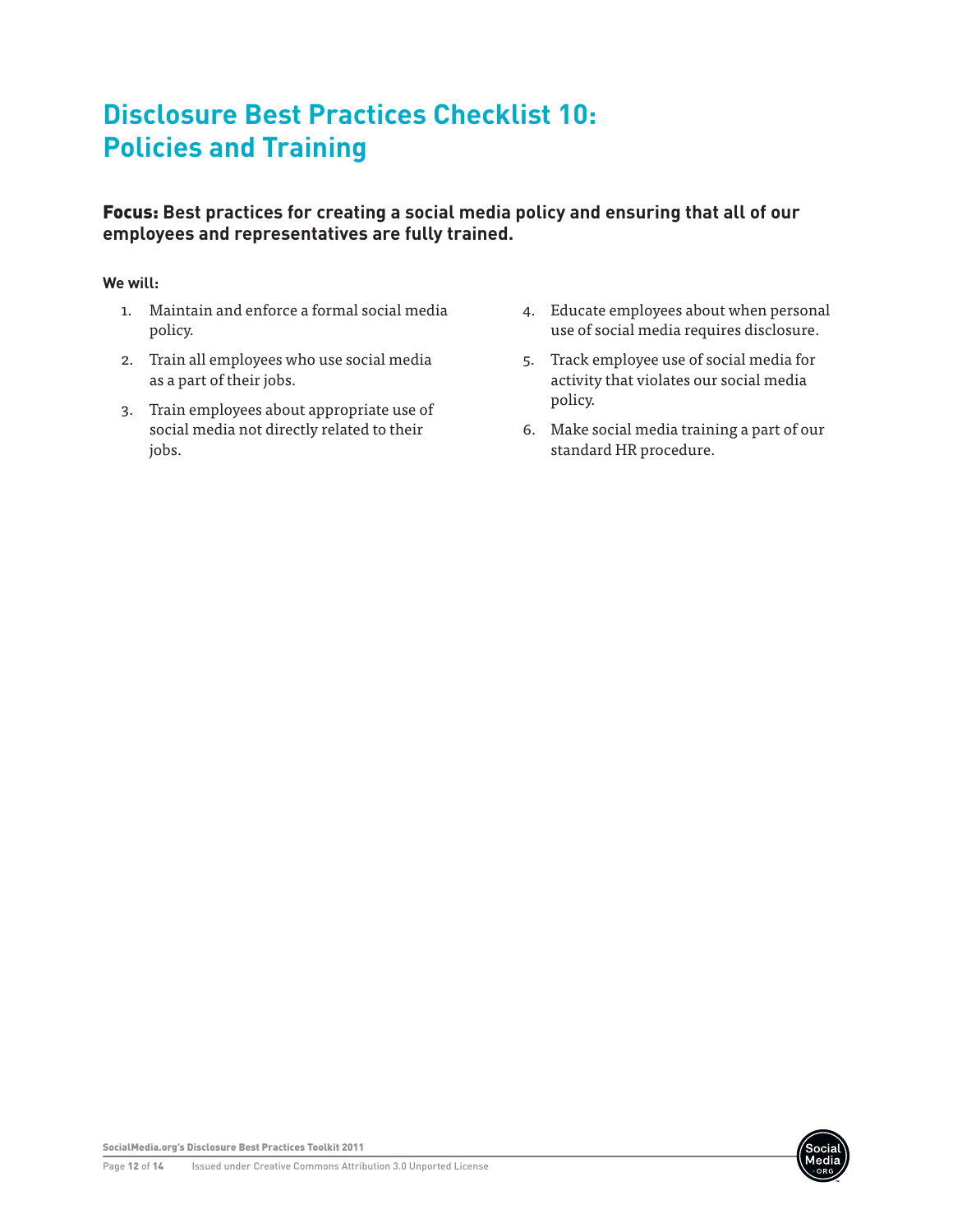## **Disclosure Best Practices Checklist 11: Creative Flexibility**

Focus: **Best practices for artistic/entertainment situations where temporarily obscuring the source of social media communications is necessary and appropriate.**

#### **Disclosure may be delayed temporarily to allow for creative freedom if it meets all of the following criteria:**

- 1. The content is clearly part of a game, mystery, or other project that is intended for entertainment purposes.
- 2. It is apparent to the average reader that there is a business/marketing purpose to the project.
- 3. The purpose of the delayed disclosure is not to enable corporate representatives to pose as consumers.
- 4. The sponsor will be revealed within a reasonable period of time.

*Example: Creating blogs to promote a movie.*

- CORRECT: An obviously fictional blog where someone writes that they may have discovered aliens in their house to promote a science fiction movie.
- • CORRECT: A blog is "written" by a character that is clearly fictional.
- • CORRECT: Clues in a mystery or alternatereality game.
- INCORRECT: A blog where an author is impersonating an uninvolved consumer and writing: "I'd love to go see this movie."